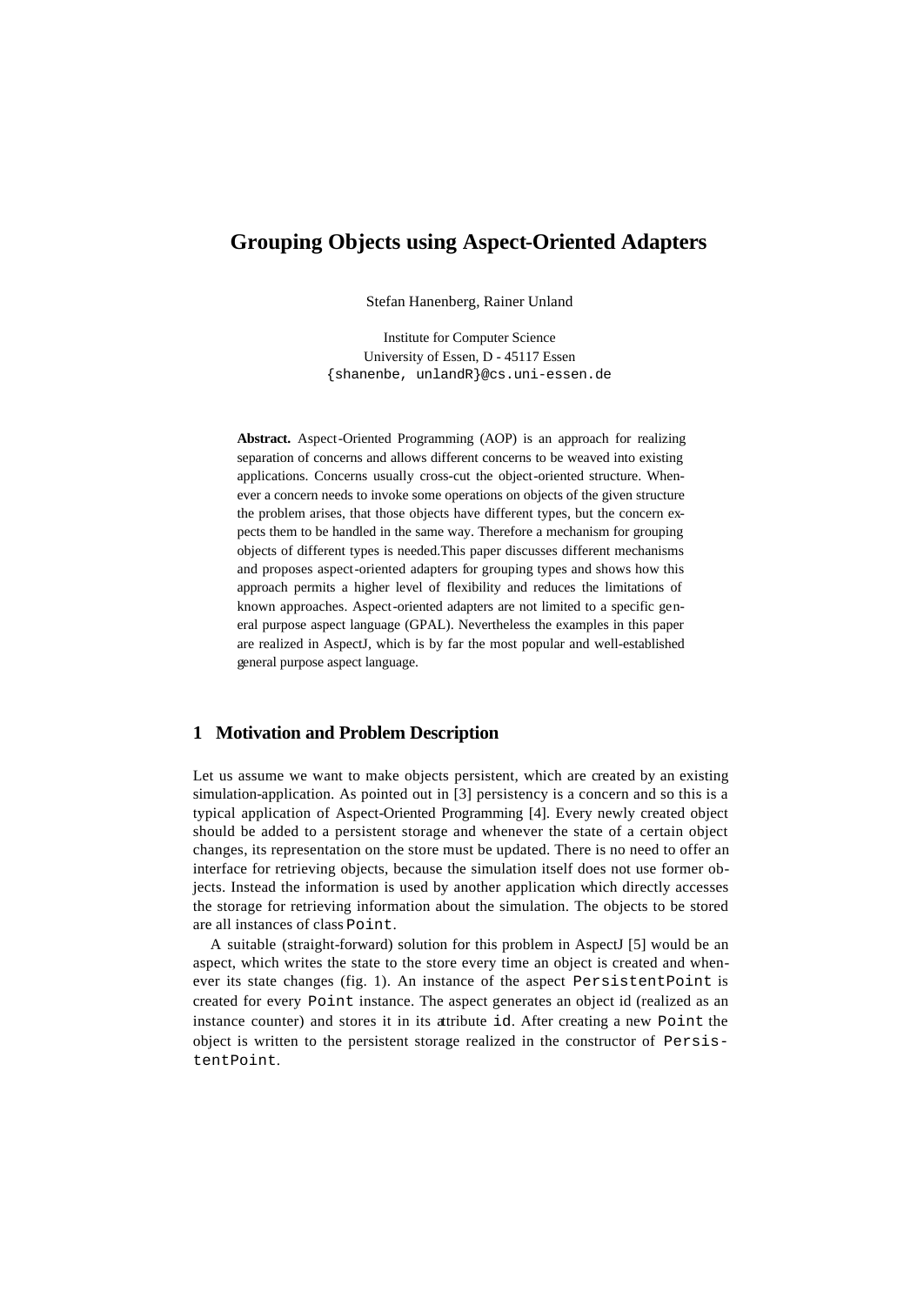The state of a point changes, whenever the methods  $setX()$  or  $setY()$  are invoked. Therefore a *pointcut* setPC() is defined for any instance of Point receiving a set-message. Whenever this happens the corresponding *pointcut method* (or *advice* in the AspectJ terminology) is executed which reads a point's state (getX() , getY()) and updates the persistent storage.

```
aspect PersistentPoint 
                                            of eachobject(instanceof(Point)){
                                      private static int idnum = 0;
 private int id = ++idnum;
                                        public PersistentPoint() {
                                          .. write new (unitialized) object to storage}
                                        pointcut setPC(Point p): instanceof(p) && 
                                                   (receptions(void setX(float)) ||
                                                    receptions(void setY(float)));
                                      after(Point p): setPC(p) {
 float x = p.getX());
                                         float y = p.getY();
                                          …update x,y of object id}
                                     }
class Point
  private float x=0;
  private float y=0;
  public float getX() {
     return x;}
  public float getY() {
     return y;}
  public void setX(float x) {
    this.x = x_i}
  public void setY(float y) {
    this.y = yi}
```
**Figure 1: a) Class Point, b) Aspect PersistentPoint**

Let us assume there is another (similar) application having its own implementation of a point AnotherPoint identical to Point. The proposed solution directly depends on the class Point and cannot be used for other classes. Therefore it would be more desirable to define a persistency aspect without being limited to class Point.

AspectJ supports inheritance relationships between aspects and allows to declare abstract aspects, so it seems to be a good choice to define an abstract aspect PersistentObject, which is responsible for creating the object id and reading the object's state (fig. 2, see [2] for a detailed discussion on inheritance and AOP). Its subaspects only have to define the class this aspect should be weaved to. Therefore PersistentObject contains an abstract pointcut weavedClassPC(), which has to be defined by the subaspects. We want the aspects to be instantiated for every instance of Point and AnotherPoint, so the definitions of weaved-ClassPC()in our concrete aspects corresponds to that.

But now a new problem arises: how can the state of the object be read in the pointcut method? The intention of the aspect is to be woven to classes, having the methods getX(), getY(), setX(float) and setY(float). The set-methods are used for the pointcut definition, and the get-methods are needed by the aspect instance to read an object's state. But although knowing those method signatures the concrete type of those classes is unknown and left to those aspects, which make the abstract pointcut concrete. Because aspects crosscut the inheritance structure of classes usually those classes do not have any common type but java.lang.Object. So it is not possible to send getter-messages to the related object, because the type is unknown and therefore a typecast is not possible.<sup>1</sup> A pos-

l

<sup>&</sup>lt;sup>1</sup> We assume here general purpose aspect languages with static type checking like AspectJ or Sally [8] which are both based on the programming language Java.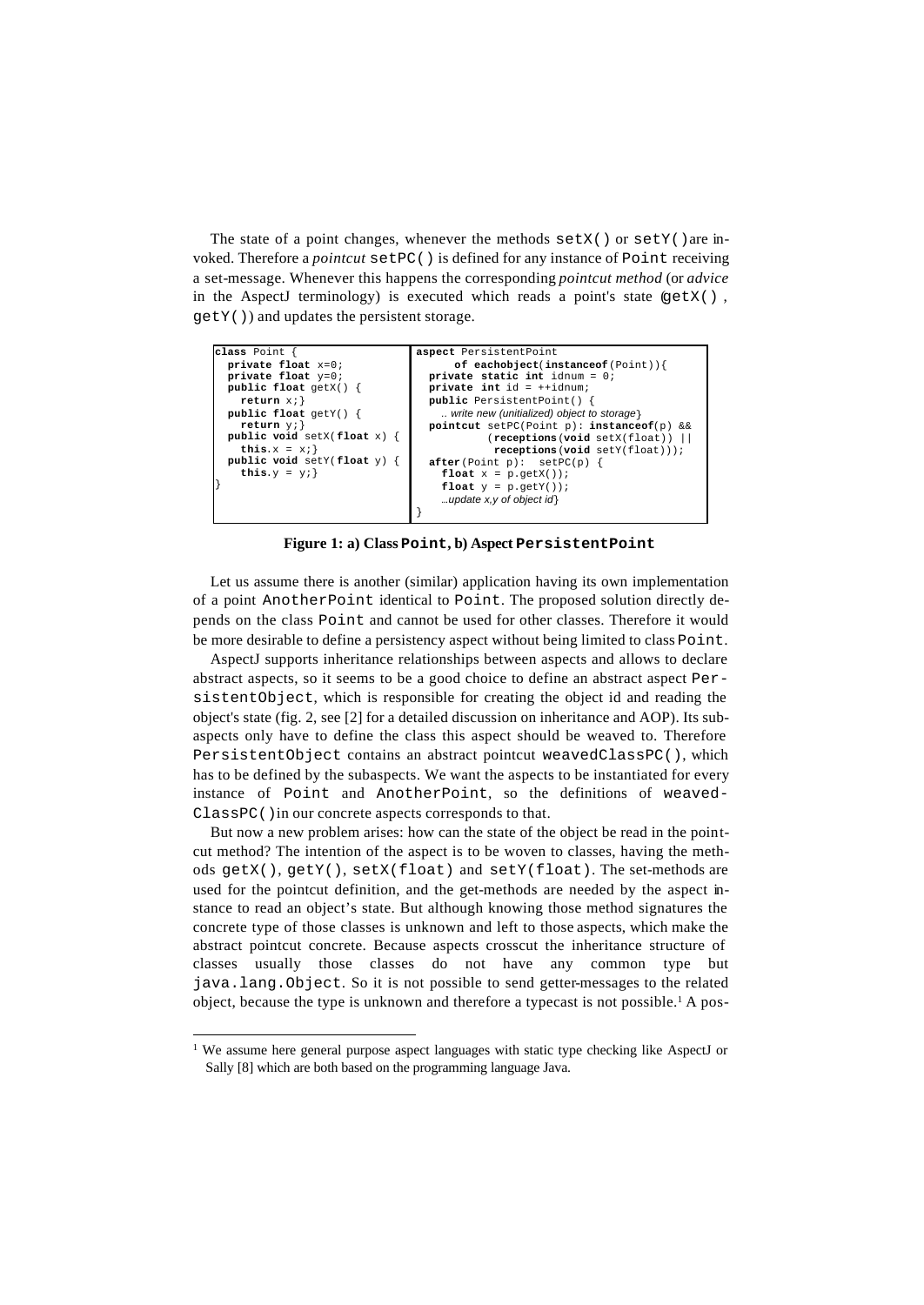sibility would be to use reflection for those method calls, but that requires an enormous effort.



**Figure 2: abstract persistency aspect (trial)**

The concrete problem is, that aspect-oriented programming groups objects in another way than the predefined object-oriented structures do. So a mechanism is needed how to group objects of different types and allow to sent messages to them.

In the next section we discuss approaches related to this problem and demonstrate that they do not solve this problem appropriately. Afterwards we introduce and discuss *aspect-oriented adapters* for grouping types and show how this approach allows a higher level of flexibility and reduce the limitations of other approaches. We will also apply the adapter to the introducing example. In the forth section we map the introducing example to aspect-oriented adapters. Finally we summarize and conclude the paper.

# **2 Related Work**

AspectJ offers a mechanism called *introductions* which can be applied to the given problem. The mechanism allows aspects to change the structure of the object-oriented classes. In this way additional methods and attributes can be inserted into existing classes. For the purpose of grouping objects introductions allow to insert new types to the target classes. So the interface needed by an aspect has to be defined and afterwards integrated into those classes.

Applied to the example from the first section that means, that an interface needed by the aspect PersistentObject has to be specified. This interface has to contain the getter-methods the aspect needs to invoke for reading a point's state. The concrete aspects PersistentPoint and PersistentAnotherPoint have to introduce this interface to the classes Point and AnotherPoint. The type of the parameter in the pointcut and pointcut method must be of that introduced interface, so the advice can invoke the getter-methods.

But this way to handle the problem leads to additional problems: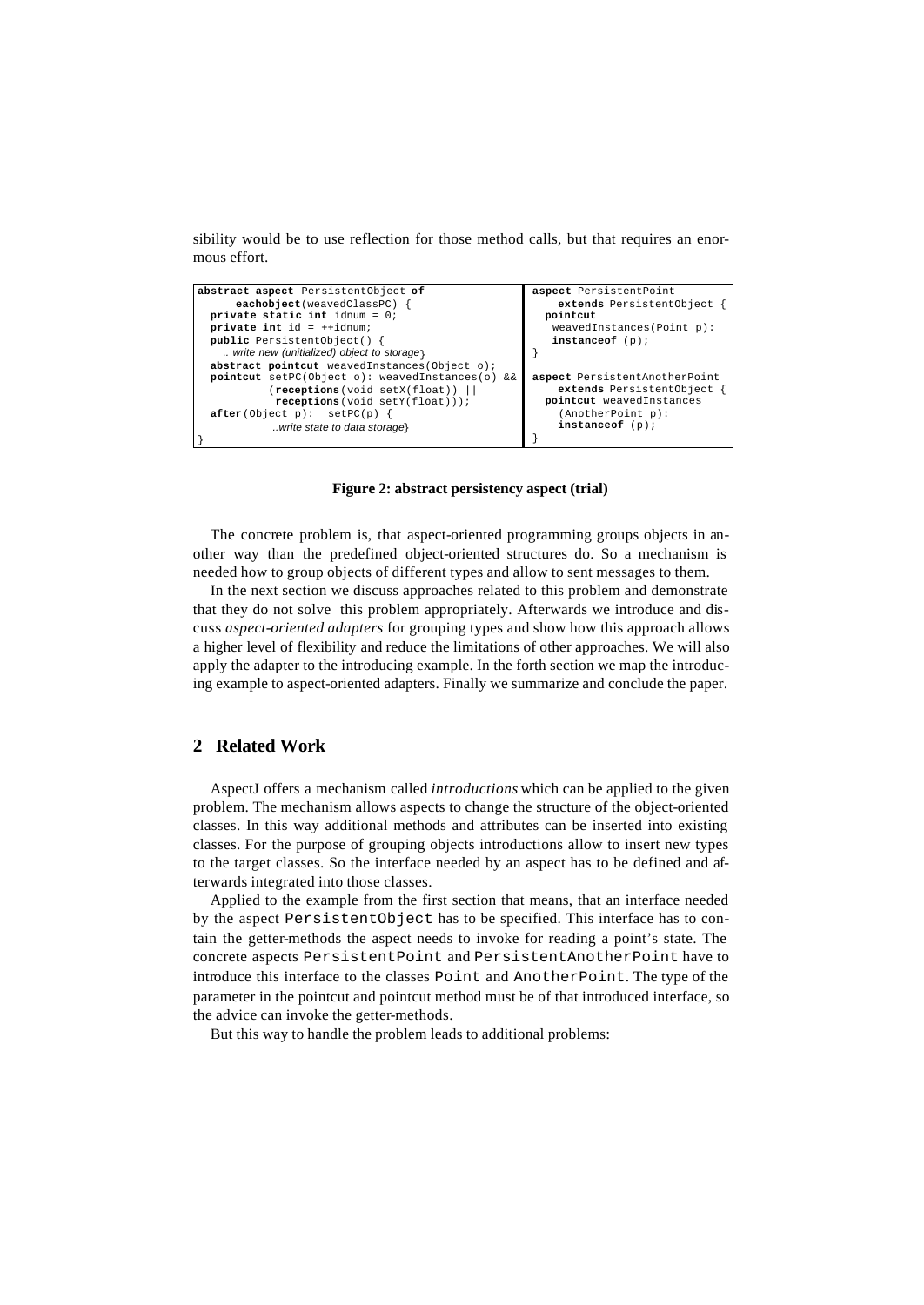- *Tangled introduction statements*: The introduction-statements in every sub-aspect logically belong to the abstract aspect. They have to be implemented redundantly and are in that way tangled.
- *Confusing class structure*: After weaving the classes of the original application implement a new interface (fig. 3). If a lot of aspects are woven this approach leads to numerous interfaces spread all over the class structure. In this way the original code becomes confusing and makes it difficult for developers to understand the original code for reasons of reuse.
- *Lack of structure after unweaving*: After weaving developers extending the application can use the common interfaces introduced by the aspects, because they cannot distinguish the original interface from the introduced ones. So after unweaving the aspects the original classes do not implement those interfaces any longer, and so the extended application is incorrect.

Because of this we regard introductions to be inappropriate for the given problem. The problem of grouping objects has already been discussed widely in the context of object-orientation. Classes are templates from which objects are created (cf. [10]) and in that way group objects. [9] pointed out the importance of classification as a mechanism for conceptual modeling in object-oriented programming. The difference to the problem handled here is that the needed classification is not an inherent property of the objects, but depends on an aspect's subjective perspective on the system.



**Figure 3: Using introductions for Point and AnotherPoint**

In that way the mechanism of generalization introduced in [7] seems to be appropriate for the problem stated. Generalization permits to define a super-type based on an existing class. In [7] one of the main purposes of generalization is to achieve a late classification. That is exactly what aspects are doing: while they cross-cut an existing structure they accomplish a late classification for their special purposes.

Neglecting the fact, that generalization is not available in popular object-oriented programming languages, the criticism of that mechanism is corresponds to the of criticism introductions in AspectJ: developers extending the original application can not distinguish between the original classes and those created for the purpose of late classification. Also the problem of the confusing class structure stays the same.

### **3 Aspect-Oriented Adapters**

Adapters (cf. [1]) are special classes, which adapt the interface of a class in the way expected from its clients. In that way the functionality of adapters match the problem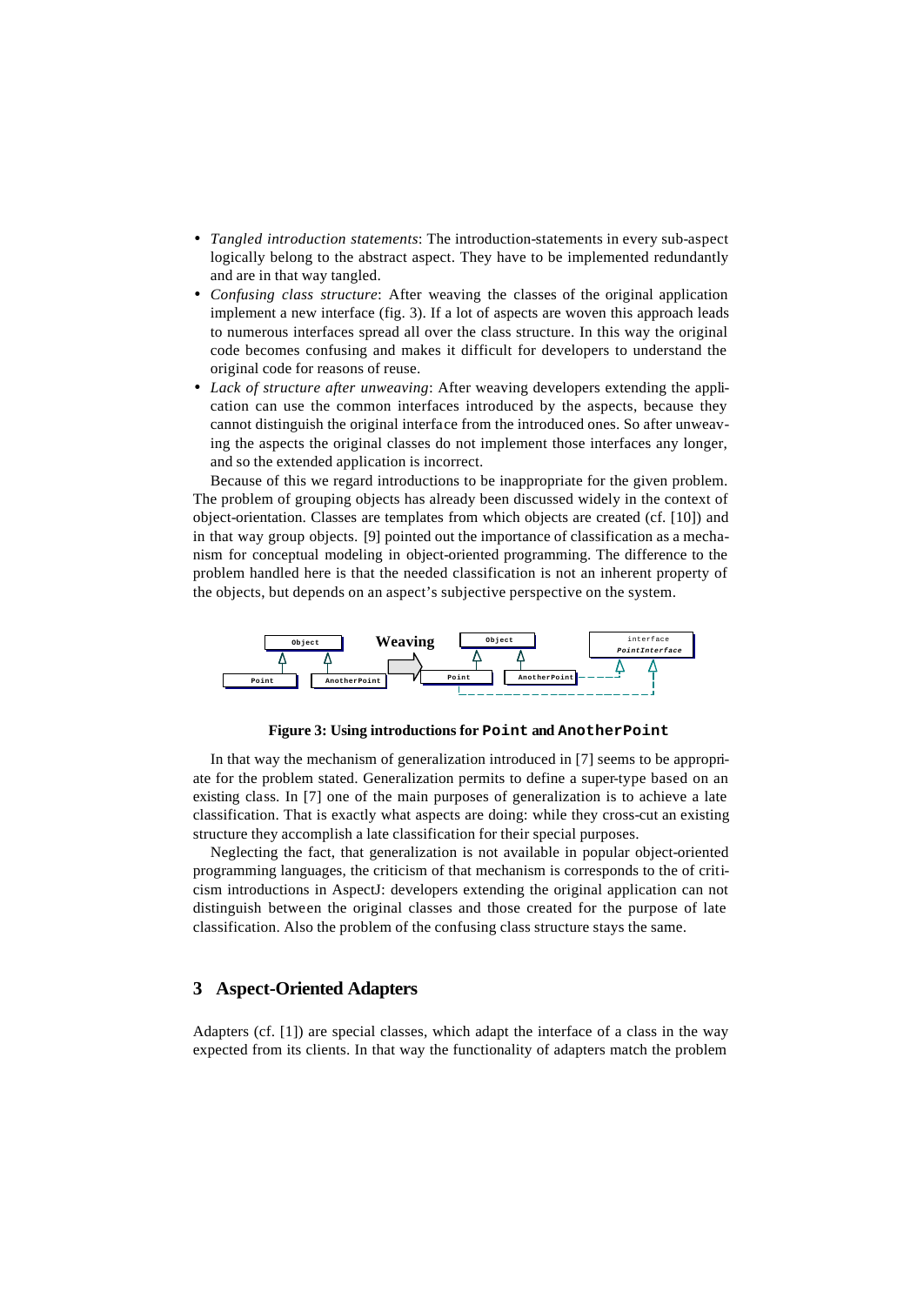stated above. The traditional use of adapters for mapping interfaces assumes, that clients expect a certain interface of a class which differs from that class which is able to fulfill the requests. The problem depicted here is different: advices expect their parameters to have some method signatures to send messages to them. Although the signatures are known, the type of those objects is unknown, respectively those objects do not have any common type. So an adapter is needed which has the interface expected by the aspect and which forwards messages to a certain object.



**Figure 4: Aspect-Oriented Adapters<sup>2</sup>**

An object-oriented solution for this problem is quite complex: the type of the object to which the messages have to be forwarded is unknown, so the developer has to use reflection to realized it. This code has to be used in every method which means an enormous effort.

```
public aspect ForwardingAspect 
 of eachobject(instanceof(Adapter)) {
 ...
 around() returns Object: receptions(* *()) {
...
              return invokeMethodFromReceptionsJoinPoint((ReceptionJoinPoint) thisJoinPoint);
        ...}
 private Object invokeMethodFromReceptionsJoinPoint(ReceptionJoinPoint jp) throws Exception {
Method m = getMethodFromReceptionJoinPoint(jp);
       return m.invoke(((Adapter) jp.getExecutingObject()).refObject, jp.getParameters());}
private Method getMethodFromReceptionJoinPoint(ReceptionJoinPoint jp) throws Exception {<br>Adapter wrap = (Adapter) jp.getExecutingObject();<br>MethodSignature sig = (MethodSignature) jp.getSignature();<br>String methodName = sig.
              return wrap.refObject.getClass().getMethod(methodName, paramTypes);}
}
```
#### **Figure 5: Example-implementation for forward-adapter**

The aspect-oriented solution for such adapters is much easier and allows a higher degree of reusability (figure 4). The abstract class Adapter contains the reference to the object to which every message is to be forwarded. The aspect ForwardingAspect is responsible for forwarding every message received by an instance of Adapter. Therefore an instance of ForwardingAspect is created for every instance of Adapter and the aspect contains pointcut methods, which forward every message received by the adapter to the corresponding object.

l

<sup>&</sup>lt;sup>2</sup> The UML-like notation used here serves the understanding of the ingredients of the aspectoriented wrapper, but does not match the UML standard.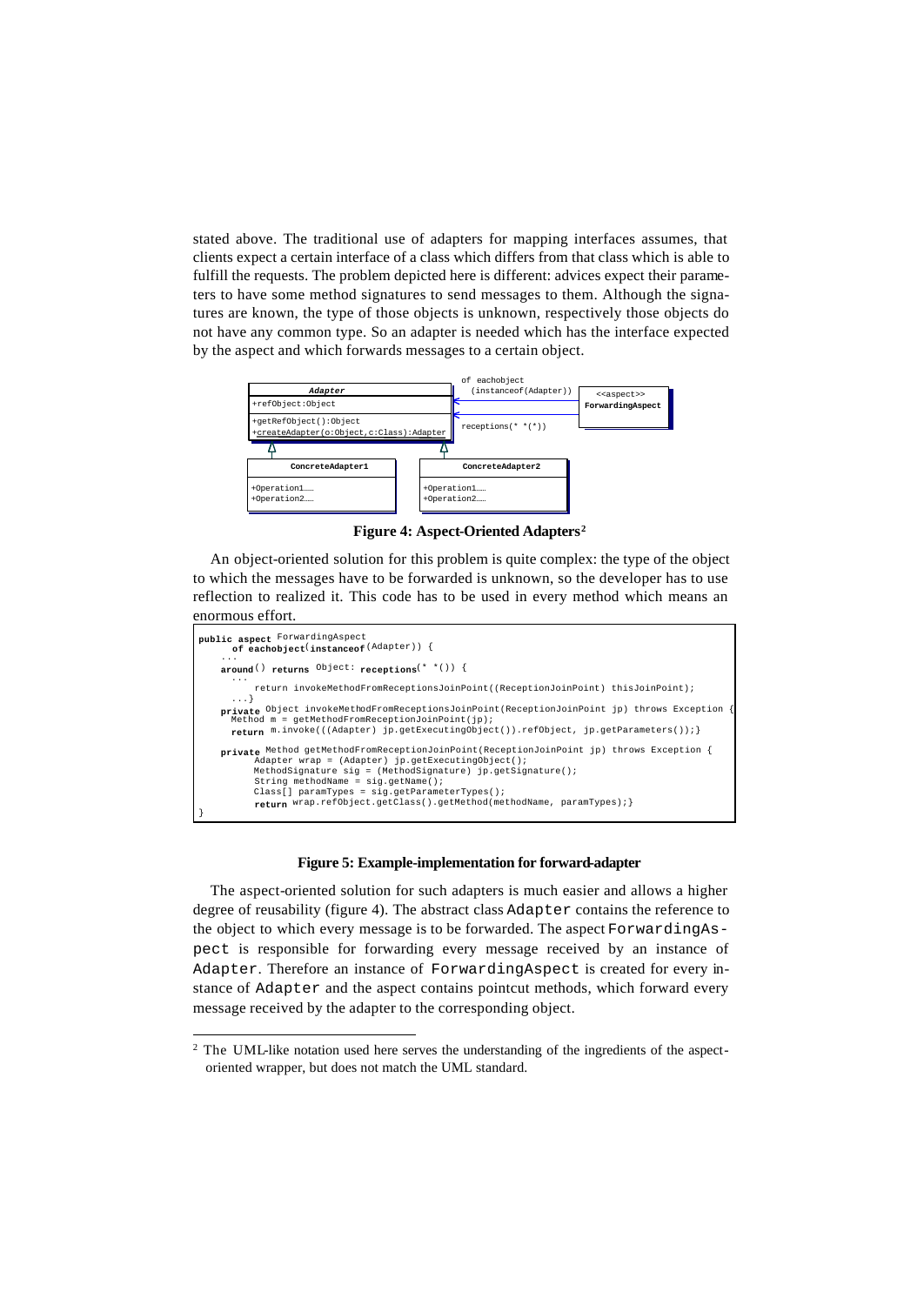The aspect-oriented adapter is used by creating a ConcreteAdapter, subclass of Adapter, which contains all methods needed by the aspect. Those methods have to contain a dummy implementation needed for compiling the class. The implementation will never be executed, because the ForwardingAspect replaces it by forward implementations.

Whenever a client wants an object to be adapted, he has to create an adapter instance by invoking the static createAdapter(..)-method of Adapter. The parameters of this method are an instance of the object which is about to be adapted, and a reference to the concrete adapter class. The adapter uses reflection to create a new instance of the concrete adapter and initializes refObject with the adapted object. The developer doesn't have to write glue code for forwarding messages, because this is already done by the ForwardingAspect.

Figure 5 shows an extract from the implementation of a forward aspect in AspectJ. The advice overrides every method of the adapter having an arbitrary return type. This is realized by a receptions pointcut consisting only of wildcards. The implementation uses the Reflection API part of AspectJ for finding out, what the target method is and the Java Reflection API for getting a reference to and invoking the target method .

For applying the aspect-oriented adapter to the introducing example a concrete adapter (PointAdapter) has to be created containing both getter-methods used by the advice in PersistentObject. The advice has to create an adapter object for the incoming object using the create method of the abstract adapters:

PointAdapter a = (PointAdapter) Adapter.createAdapter(p, PointAdapter.class);

Afterwards object a can be used as if it is an instance of PointAdapter.

# **4 Conclusion and further work**

We introduced aspect-oriented adapters as a mechanism for grouping objects and compared it to existing approaches. The main advantage of using adapters is, that objects can be grouped without touching the existing inheritance structure. The effort of using aspect-oriented wrappers is compareable to introductions known from the GPAL AspectJ.

Nevertheless aspect-oriented adapters need to be used very carefully and in a disciplined maner. Because forwarding messages is realized on object-level using reflection there is no static type-checking available. So the developer has to be sure, that the interface of the adapted object really fulfills the signatures specified in the concrete adapter.

This presented approach can be used for composing *aspectual components* [6], which represent aspects whose interfaces have to be adapted to let them interact with their environment. In the future we will examine, how such components can be realized in existing general purpose aspect languages.